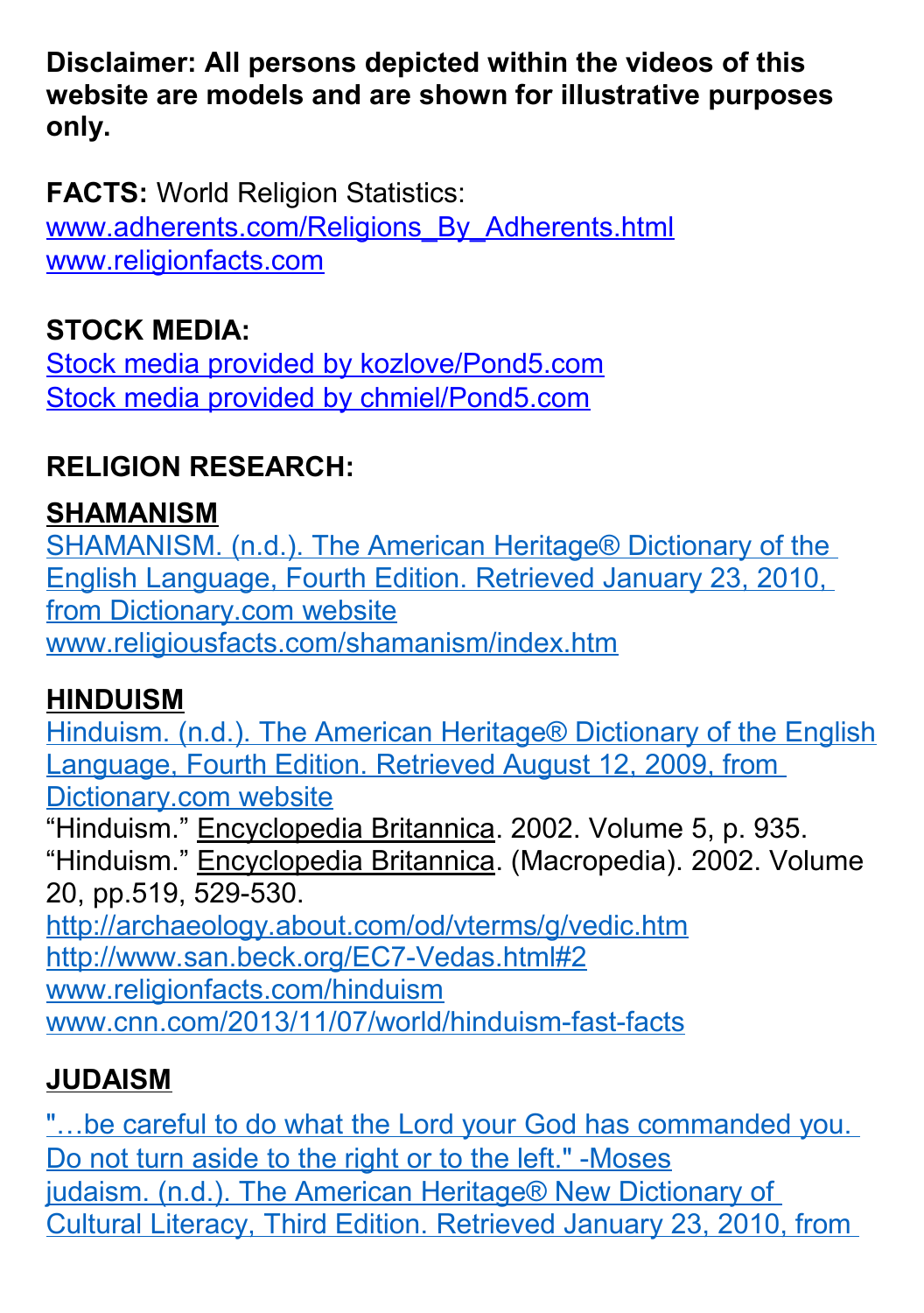#### [Dictionary.com website](http://dictionary.reference.com/browse/judaism)

"Judaism." Encyclopedia Britannica. (Macropedia). 2002. Volume 22, p. 379.

"Abraham." Encyclopedia Britannica. 2002. Volume 1, p. 36. "Moses." Encyclopedia Britannica. 2002. Volume 8, p. 351. <https://carm.org/when-was-bible-written-and-who-wrote-it> [www.relevantbibleteaching.com/site/cpage.asp?](http://www.relevantbibleteaching.com/site/cpage.asp?cpage_id=140011204&sec_id=140001239) [cpage\\_id=140011204&sec\\_id=140001239](http://www.relevantbibleteaching.com/site/cpage.asp?cpage_id=140011204&sec_id=140001239) [overviewbible.com/authors-who-wrote-bible/](http://overviewbible.com/authors-who-wrote-bible/) [www.religionfacts.com/judaism/beliefs/yhwh](http://www.religionfacts.com/judaism/beliefs/yhwh)

### **TAOISM**

"I do not concern myself with gods and spirits either good or evil  [nor do I serve any." -Lao-Tzu](http://www.brainyquote.com/quotes/quotes/l/laotzu385510.html)

[Taoism. \(n.d.\). Dictionary.com Unabridged \(v 1.1\). Retrieved](http://dictionary.reference.com/browse/Taoism) 

[August 11, 2009, from Dictionary.com](http://dictionary.reference.com/browse/Taoism)

[Tao. \(n.d.\). The American Heritage® Dictionary of the English](http://dictionary.reference.com/browse/Taoism)  [Language, Fourth Edition. Retrieved August 11, 2009, from](http://dictionary.reference.com/browse/Taoism)  [Dictionary.com website](http://dictionary.reference.com/browse/Taoism)

"Taoism." Encyclopedia Britannica. (Macropedia). 2002. Volume 28, pp.383-384.

"Lao-tzu." Encyclopedia Britannica. 2002. Volume 7, p.154. Ludwig, Theodore M. *The Sacred Paths Understanding the Religions of the World, Third Edition*. New Jersey: Prentice Hall, 2001.

Schipper, Kristofer. *The Toaist Body.* University of California Press, 1993. p183.

# **ZOROASTRIANISM**

["With an open mind, seek and listen to all the highest ideals.](http://www.inspiringquotes.us/author/4715-zoroaster)  [Consider the most enlightened thoughts. Then choose your path,](http://www.inspiringquotes.us/author/4715-zoroaster)  [person by person, each for oneself." -Zoroaster](http://www.inspiringquotes.us/author/4715-zoroaster) [zoroastrianism. \(n.d.\). Dictionary.com Unabridged. Retrieved](http://dictionary.reference.com/browse/zoroastrianism)  [January 23, 2010, from Dictionary.com website](http://dictionary.reference.com/browse/zoroastrianism) <http://www.livius.org/za-zn/zarathustra/zarathustra.htm> <http://www.answers.com/topic/zoroaster>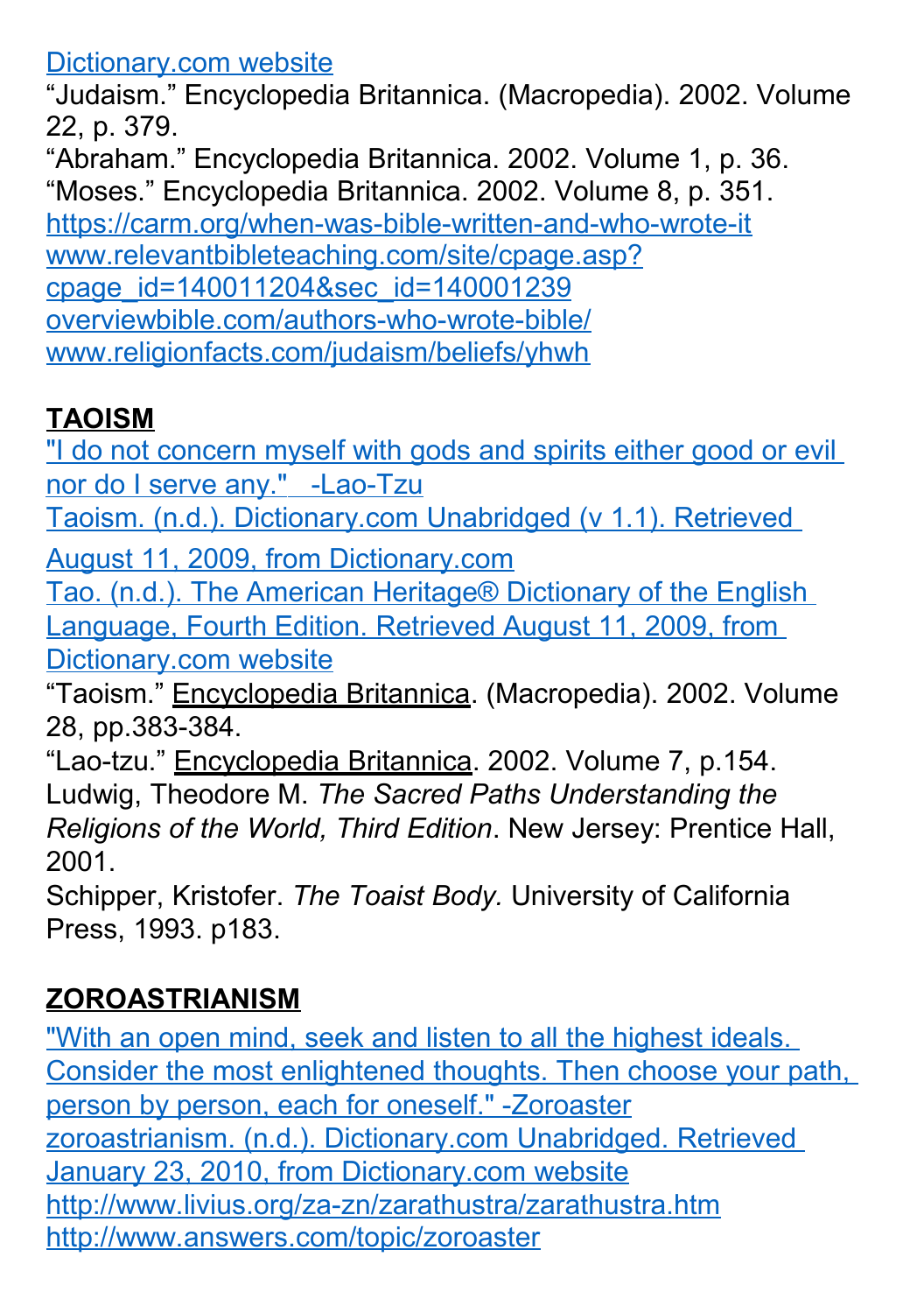<http://www.encyclopedia.com/doc/1O48-Zarathustra.html> <http://www.livius.org/au-az/avesta/avesta.html> <http://accessnewage.com/articles/mystic/avest.htm> <http://www.avesta.org/denkard/denkard.htm>

# **JAINISM**

["Desistance from sin makes one entirely happy." -Mahavira](http://www.quotes.yourdictionary.com/author/mahavira/79546) [Jainism. \(n.d.\). Dictionary. Unabridged. Retrieved January 23,](http://dictionary.reference.com/browse/Jainism)  [2010, from Dictionary.com website](http://dictionary.reference.com/browse/Jainism) <http://www.culturalindia.net/indian-religions/mahavira.html> <http://www.bbc.co.uk/religion/religions/jainism/texts/texts.shtml>

# **SHINTO**

[Shinto. \(n.d.\). Dictionary.com Unabridged. Retrieved January 23,](http://dictionary.reference.com/browse/Shinto)  [2010, from Dictionary.com website](http://dictionary.reference.com/browse/Shinto)

"Religious and Spiritual Belief, Systems of." Encyclopedia Britannica. (Macropedia). 2005. Volume 26, pp.537-544. "Shinto." Encyclopedia Britannica. 2005. Volume 10, p.745.

# **CONFUCIANISM**

["Heaven means to be one with God." -Confucius](http://www.brainyquote.com/quotes/quotes/c/confucius118200.html)

"Confucius and Confucianism." Encyclopedia Britannica.

(Macropedia). 2002. Volume 16, pp.653-654.

"Confucius." Encyclopedia Britannica. 2002. Volume 3, pp.530- 531.

<http://plato.stanford.edu/entries/confucius/> <http://plato.stanford.edu/entries/confucius/> <http://www.dictionary.com/browse/confucianism>

# **BUDDHISM**

["I teach about suffering and the way to end it." -Siddhartha](http://www.viewonbuddhism.org/4_noble_truths.html)  [Gautama](http://www.viewonbuddhism.org/4_noble_truths.html)

"Buddhism." Encyclopedia Britannica. 2002. Volume 2, pp. 602- 603.

"Buddhism." Encyclopedia Britannica. (Macropedia). 2002. Volume 15, p. 264.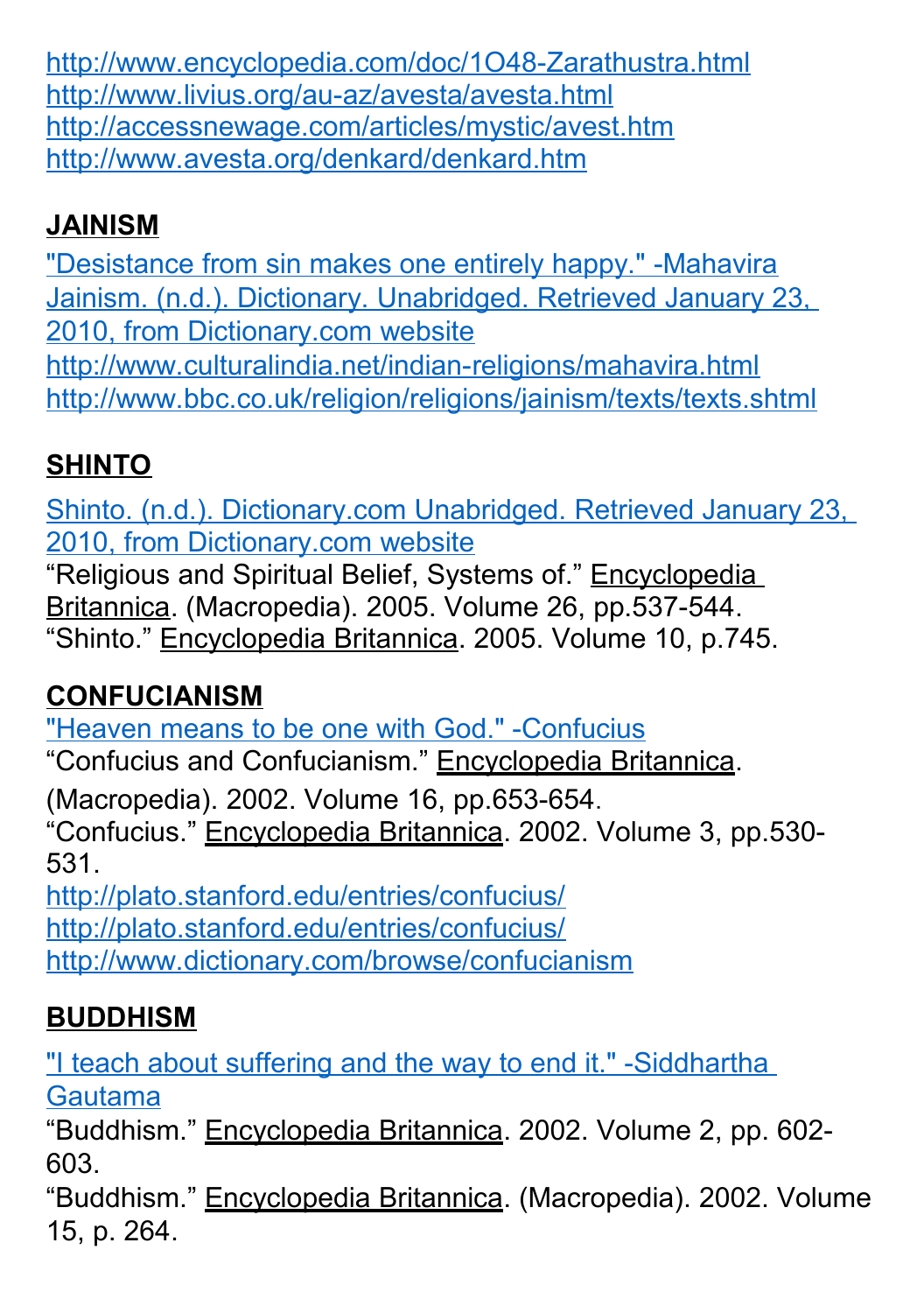[www.religionfacts.com/buddhism/texts](http://www.religionfacts.com/buddhism/texts) [buddhism. \(n.d.\). Dictionary.com Unabridged \(v 1.1\). Retrieved](http://dictionary.reference.com/browse/buddhism)  [August 12, 2009, from Dictionary.com website](http://dictionary.reference.com/browse/buddhism) <http://dictionary.reference.com/browse/buddhism> [http://www.viewonbuddhism.org/4\\_noble\\_truths.html](http://www.viewonbuddhism.org/4_noble_truths.html)

### **ASTROLOGY**

<http://www.astrology.com/history-astrology/2-d-d-279653> <https://www.astrologers.com/about/history> <http://dictionary.reference.com/browse/zodiac?s=t> <http://dictionary.reference.com/browse/horoscope?s=t> [www.huffingtonpost.co.uk/nikki-harper/confessions-of-a](http://www.huffingtonpost.co.uk/nikki-harper/confessions-of-a-horoscopewriter_b_1692144.html)[horoscopewriter\\_b\\_1692144.html](http://www.huffingtonpost.co.uk/nikki-harper/confessions-of-a-horoscopewriter_b_1692144.html)

# **CHRISTIANITY**

"If you really believed Moses, you would believe me, because he wrote about me…. Do not think that I have come to abolish the [Law or the Prophets; I have not come to abolish them but to fulfill](https://www.biblegateway.com/passage/?search=John+5%3A46%2C+Matt+5%3A17%2C+John+14%3A6&version=NIV)  them…I am the way and the truth and the life. No one comes to [the Father except through me." -Jesus Christ](https://www.biblegateway.com/passage/?search=John+5%3A46%2C+Matt+5%3A17%2C+John+14%3A6&version=NIV)

"Christianity." Encyclopedia Britannica. 2002. Volume 16, pp. 251- 366.

[www.vocabulary.com/dictionary/Christianity](http://www.vocabulary.com/dictionary/Christianity) <https://carm.org/manuscript-evidence>

Habermas, Gary R. *The Historical Jesus*. College Press, 1996. [www.whatchristianswanttoknow.com/10-amazing-bible-facts/](http://www.whatchristianswanttoknow.com/10-amazing-bible-facts/) Willmington, H.L. (1987). Book of Bible Lists. Wheaten, Illinois: Tyndale House Publishers.

[www.biblegateway.com](http://www.biblegateway.com/)

<https://carm.org/when-was-bible-written-and-who-wrote-it> [www.relevantbibleteaching.com/site/cpage.asp?](http://www.relevantbibleteaching.com/site/cpage.asp?cpage_id=140011204&sec_id=140001239) [cpage\\_id=140011204&sec\\_id=140001239](http://www.relevantbibleteaching.com/site/cpage.asp?cpage_id=140011204&sec_id=140001239) <http://overviewbible.com/authors-who-wrote-bible/> <http://catholic-resources.or/Bible/Heb-Xn-Bibles.htm>

# **MAYAN RELIGION**

[http://latinamericanhistory.about.com](http://latinamericanhistory.about.com/)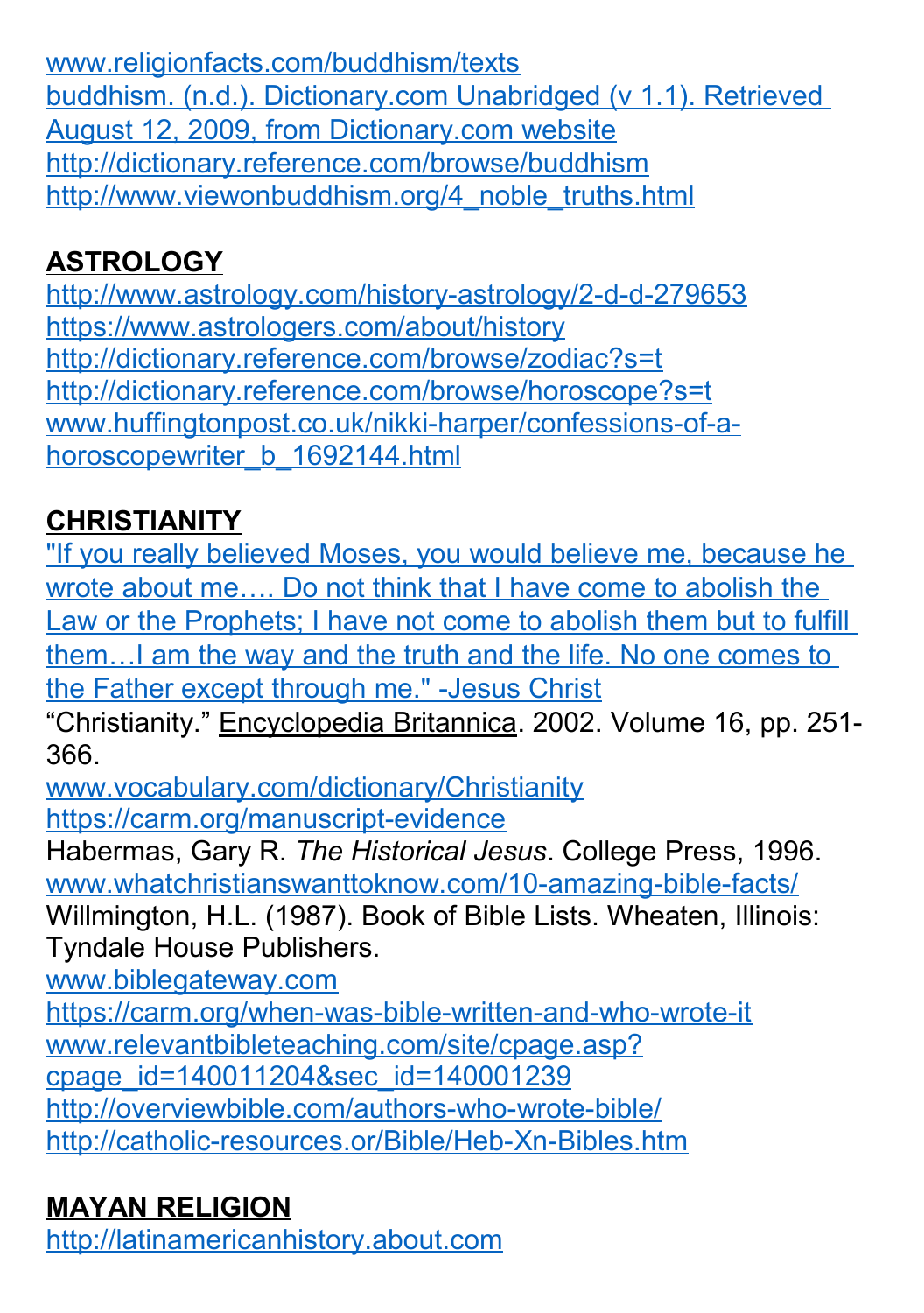[www.britannica.com/EBchecked/topic/111001/Books-of-Chilam-](http://www.britannica.com/EBchecked/topic/111001/Books-of-Chilam-Balam)[Balam](http://www.britannica.com/EBchecked/topic/111001/Books-of-Chilam-Balam)

M. Calderón - Site tour guide for Tikal – Peten, Guatemala [www.religionfacts.com/mayan-religion](http://www.religionfacts.com/mayan-religion) [http://anthropology.msu.edu/anp264-ss13/2013/04/24/mayans](http://anthropology.msu.edu/anp264-ss13/2013/04/24/mayans-religion-gods-animal-spirits-and-pyramids/)[religion-gods-animal-spirits-and-pyramids/](http://anthropology.msu.edu/anp264-ss13/2013/04/24/mayans-religion-gods-animal-spirits-and-pyramids/)

#### **ISLAM**

["Allah is witness between you and me; and this Quran has been](http://corpus.quran.com/translation.jsp?chapter=6&verse=19)  [revealed to me that I may warn you thereby and whomsoever it](http://corpus.quran.com/translation.jsp?chapter=6&verse=19)  [reaches." -Muhammad](http://corpus.quran.com/translation.jsp?chapter=6&verse=19)

"Islam." Encyclopedia Britannica. (Macropedia). 2002. Volume 22, pp.1-43.

[http://www.urbandictionary.com/define.php?](http://www.urbandictionary.com/define.php?term=Islam&defid=4946587) [term=Islam&defid=4946587](http://www.urbandictionary.com/define.php?term=Islam&defid=4946587)

Muhammad Legacy Of A Prophet. DVD. Kikim Media and Unity Productions Foundation, 2002.

[www.notablebiographies.com/MO-Ni/Muhammad.html](http://www.notablebiographies.com/MO-Ni/Muhammad.html)

[http://realhistoryww.com/world\\_history/ancient/Misc/Canaan/Proph](http://realhistoryww.com/world_history/ancient/Misc/Canaan/Prophet_Muhammad.htm) [et\\_Muhammad.htm](http://realhistoryww.com/world_history/ancient/Misc/Canaan/Prophet_Muhammad.htm)

[www.religionfacts.com/muhammad](http://www.religionfacts.com/muhammad)

# **SIKHISM**

["If there is one God, then there is only His way to attain Him, not](http://www.brainyquote.com/quotes/quotes/g/gurunanak745814.html)  [another. One must follow that way and reject the other. Worship](http://www.brainyquote.com/quotes/quotes/g/gurunanak745814.html)  not him who is born only to die, but Him who is eternal and is [contained in the whole universe." -Guru Nanak Dev](http://www.brainyquote.com/quotes/quotes/g/gurunanak745814.html) <http://www.sikh-history.com/sikhhist/gurus/nanak1.html> [http://en.wikipedia.org/wiki/Guru\\_Nanak](http://en.wikipedia.org/wiki/Guru_Nanak) <http://www.sikhs.org/guru1.htm> [www.religionfacts.com/sikhism/beliefs](http://www.religionfacts.com/sikhism/beliefs) [www.thefreedictionary.com/Sikhism](http://www.thefreedictionary.com/Sikhism) [www.britannica.com/EBchecked/topic/5865/Adi-Granth](http://www.britannica.com/EBchecked/topic/5865/Adi-Granth) [www.encyclopedia.com/topic/Adi\\_Granth.aspx#3](http://www.encyclopedia.com/topic/Adi_Granth.aspx#3)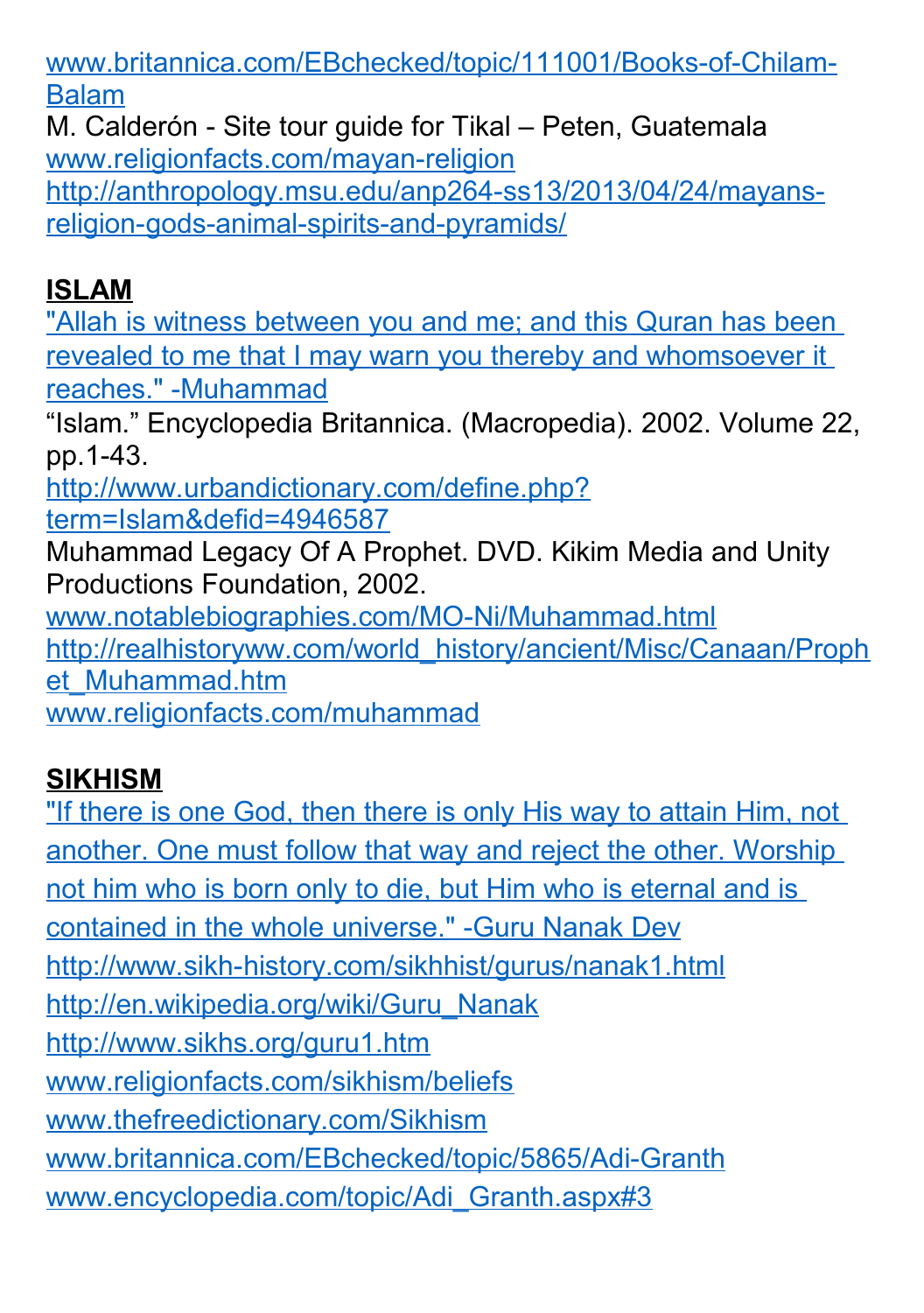#### **ATHEISM**

"Atheism." Encyclopedia Britannica. 2002. Volume 1, p. 666. <http://www.dictionary.com/browse/atheism>

# **VOLTAIRE**

["It is perfectly evident to my mind that there exists a necessary,](http://www.deism.com/voltaire.htm)  [eternal, supreme, and intelligent being. This is no matter of faith,](http://www.deism.com/voltaire.htm)  [but of reason." -Voltaire](http://www.deism.com/voltaire.htm)

"Voltaire." Encyclopedia Britannica. 2002. Volume 12, p. 426-427. Voltaire." Encyclopedia Britannica. (Macropedia). 2002. Volume 29, pp. 524-528.

<http://www.sparknotes.com/lit/candide/summary.html> <http://www.newworldencyclopedia.org/entry/Voltaire>

#### **FEUERBACH**

["There is no God, it is clear as the sun and as evident as the day](http://www.city-data.com/forum/atheism-agnosticism/415105-101-atheist-quotes-10.html)  [that there is no God…" -Ludwig Feuerbach](http://www.city-data.com/forum/atheism-agnosticism/415105-101-atheist-quotes-10.html)

"Feuerbach, Ludwig (Andreas)." Encyclopedia Britannica. 2002. Volume 7, pp. 755-756.

<http://plato.stanford.edu/entries/ludwig-feuerbach/> [http://www.biographybase.com/biography/Feuerbach\\_Ludwig.html](http://www.biographybase.com/biography/Feuerbach_Ludwig.html) [www.enotes.com/topics/essence-christianity](http://www.enotes.com/topics/essence-christianity) <http://people.bu.edu/wwildman/bce/feuerbach.htm>

#### **MARX**

["My object in life is to dethrone God and destroy capitalism." -Karl](http://www.azquotes.com/quote/466849)  **[Marx](http://www.azquotes.com/quote/466849)** 

"Marx, Karl." Encyclopedia Britannica. 2002. Volume 7, p. 896. "Marx, Karl." Encyclopedia Britannica. (Macropedia). 2002. Volume 23, pp. 531-535.

<http://www.historyguide.org/intellect/marx.html> <http://www.spartacus.schoolnet.co.uk/TUmarx.htm> <http://plato.stanford.edu/entries/marx/> [http://en.wikipedia.org/wiki/The\\_Communist\\_Manifesto](http://en.wikipedia.org/wiki/The_Communist_Manifesto)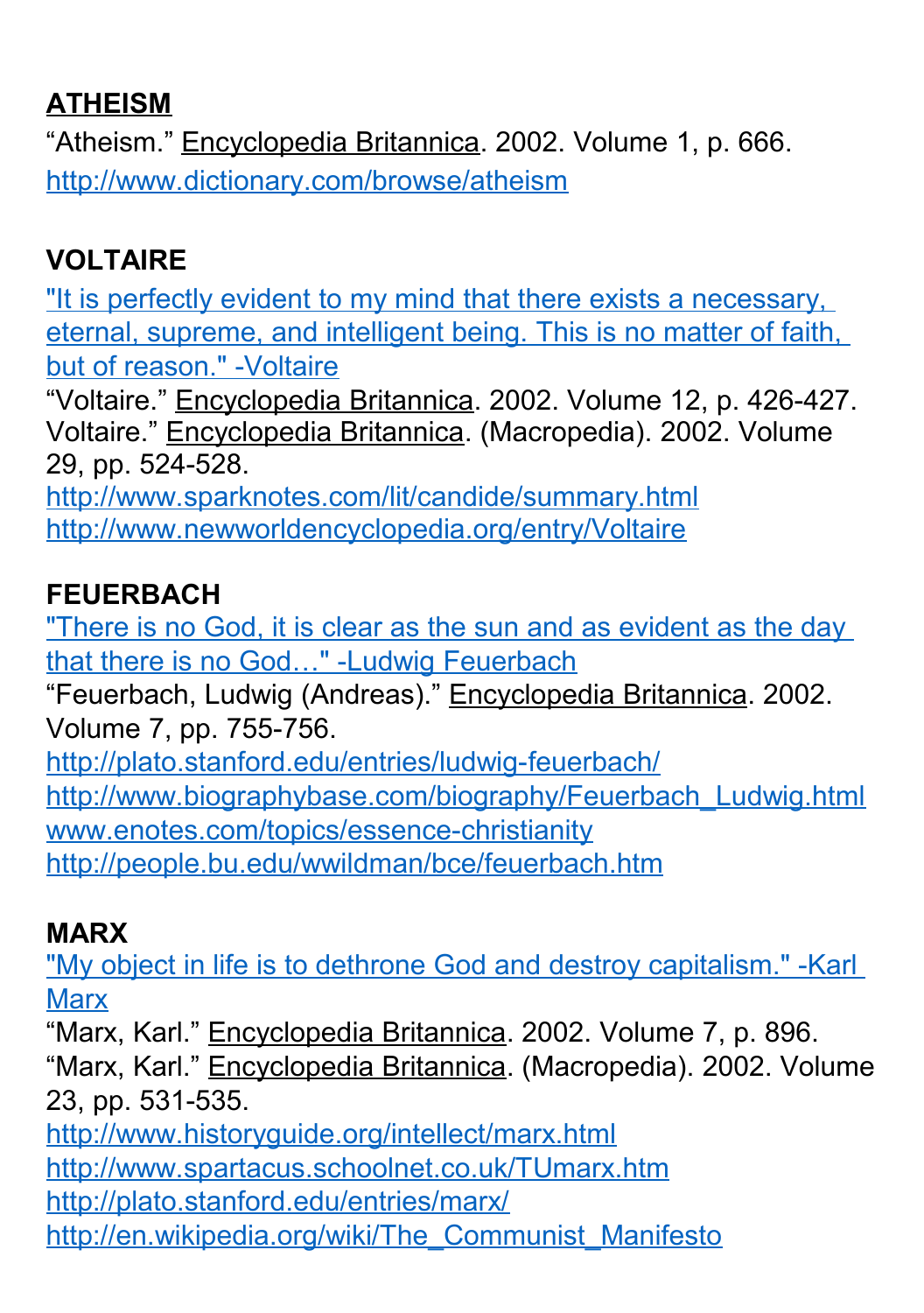### **NIETZSCHE**

["There cannot be a God because if there were one, I could not](http://www.brainyquote.com/quotes/quotes/f/friedrichn137296.html)  [believe that I was not He." -Friedrich Nietzsche](http://www.brainyquote.com/quotes/quotes/f/friedrichn137296.html)

"Nietzsche, Friedrich." Encyclopedia Britannica. 2002. Volume 8, p. 699.

"Nietzsche." Encyclopedia Britannica. (Macropedia). 2002. Volume 24, pp. 936-938.

<http://www.philosophypages.com/ph/niet.htm>

<http://plato.stanford.edu/entries/nietzsche/>

[www.sup.org/books/title/?id=7807](http://www.sup.org/books/title/?id=7807)

[www.goodreads.com/book/show/12321.Beyond\\_Good\\_and\\_Evil](http://www.goodreads.com/book/show/12321.Beyond_Good_and_Evil) [www.sparknotes.com/philosophy/beyondgood/summary.html](http://www.sparknotes.com/philosophy/beyondgood/summary.html) [www.sparknotes.com/philosophy/genealogyofmorals/summary.htm](http://www.sparknotes.com/philosophy/genealogyofmorals/summary.html) [l](http://www.sparknotes.com/philosophy/genealogyofmorals/summary.html)

[www.penguinrandomhouse.com/books/230251/the-antichrist-by](http://www.penguinrandomhouse.com/books/230251/the-antichrist-by-friedrich-wilhelm-nietzsche-and-translated-by%20-anthony-m-ludovici/)[friedrich-wilhelm-nietzsche-and-translated-by -anthony-m-ludovici/](http://www.penguinrandomhouse.com/books/230251/the-antichrist-by-friedrich-wilhelm-nietzsche-and-translated-by%20-anthony-m-ludovici/) [http://en.wikipedia.org/wiki/Ecce\\_Homo\\_\(book\)](http://en.wikipedia.org/wiki/Ecce_Homo_(book))

# **DARWIN**

["In my most extreme fluctuations I have never been an atheist in](http://inters.org/Darwin-God-Evolution)  [the sense of denying the existence of a God." -Charles Darwin](http://inters.org/Darwin-God-Evolution)

"Darwin, Charles (Robert)." Encyclopedia Britannica. 2002. Volume 3, p. 894.

[http://en.wikipedia.org/wiki/Charles\\_Darwin#CITEREFDarwin1887](http://en.wikipedia.org/wiki/Charles_Darwin#CITEREFDarwin1887) <http://darwin-online.org.uk/majorworks.html> http://en.wikipedia.org/wiki/The Voyage of the Beagle <http://press.princeton.edu/titles/414.html>

# **TOTEMISM**

[TOTEMISM. \(n.d.\). The American Heritage® New Dictionary of](http://dictionary.reference.com/browse/TOTEMISM)  [Cultural Literacy, Third Edition. Retrieved January 23, 2010, from](http://dictionary.reference.com/browse/TOTEMISM)  [Dictionary.com website](http://dictionary.reference.com/browse/TOTEMISM) [www.britannica.com/topic/totemism-religion](http://www.britannica.com/topic/totemism-religion)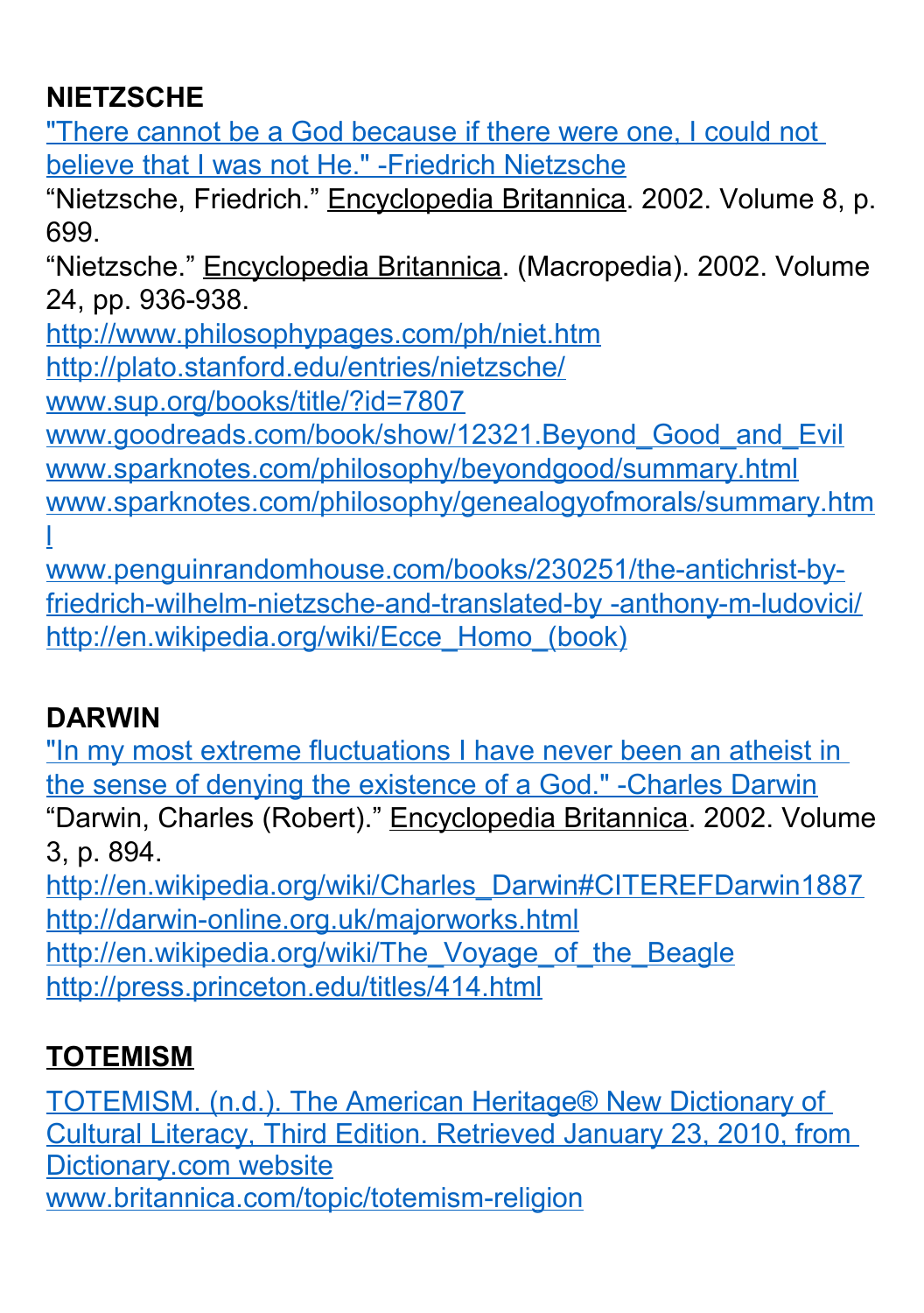# **BAHÁ'Í WORLD FAITH**

["The earth is but one country and Mankind its citizens." -Mirzà](http://bahaifaithquotes.tumblr.com/)  [Husayn 'Ali Nùri](http://bahaifaithquotes.tumblr.com/)

"Bahá'í faith." Encyclopedia Britannica. 2002. Volume 1, p. 797- 798.

<http://www.bahai.org/faq/beliefs/writings>

[http://www.religionfacts.com/bahai/fast\\_facts.htm](http://www.religionfacts.com/bahai/fast_facts.htm)

[http://dictionary.reference.com/browse/Baha'i](http://dictionary.reference.com/browse/Baha)

## **ANIMISM**

[animism. \(n.d.\). The American Heritage® New Dictionary of](http://dictionary.reference.com/browse/animism)  [Cultural Literacy, Third Edition. Retrieved January 23, 2010, from](http://dictionary.reference.com/browse/animism)  [Dictionary.com website](http://dictionary.reference.com/browse/animism) [www.newworldencylopedia.org/entry/Animism](http://www.newworldencylopedia.org/entry/Animism)

# **WICCA**

["The Gods are real, not as persons, but as vehicles of power."](http://theastrarium.tumblr.com/post/107113162381/the-gods-are-real-not-as-persons-but-as)  [-Gerald Brousseau Gardner](http://theastrarium.tumblr.com/post/107113162381/the-gods-are-real-not-as-persons-but-as) "Wicca." Encyclopedia Britannica. 2002. Volume 12, p. 646. [coven. \(n.d.\). Dictionary.com Unabridged. Retrieved January 23,](http://dictionary.reference.com/browse/coven)  [2010, from Dictionary.com website](http://dictionary.reference.com/browse/coven) <https://www.vocabulary.com/dictionary/Wicca> <http://www.ecauldron.net/bkwbible.php>

# **SCIENTOLOGY**

["I'd like to start a religion. That's where the money is." -L. Ron](http://www.azquotes.com/quote/529877)  **[Hubbard](http://www.azquotes.com/quote/529877)** 

"Scientology." Encyclopedia Britannica. 2002. Volume 10, p. 553.

<http://www.scientology.org/#/videos/>

<https://www.vocabulary.com/dictionary/Scientology>

<http://www.scientology.org/home.html>

[http://www.whatisscientology.org](http://www.whatisscientology.org/)